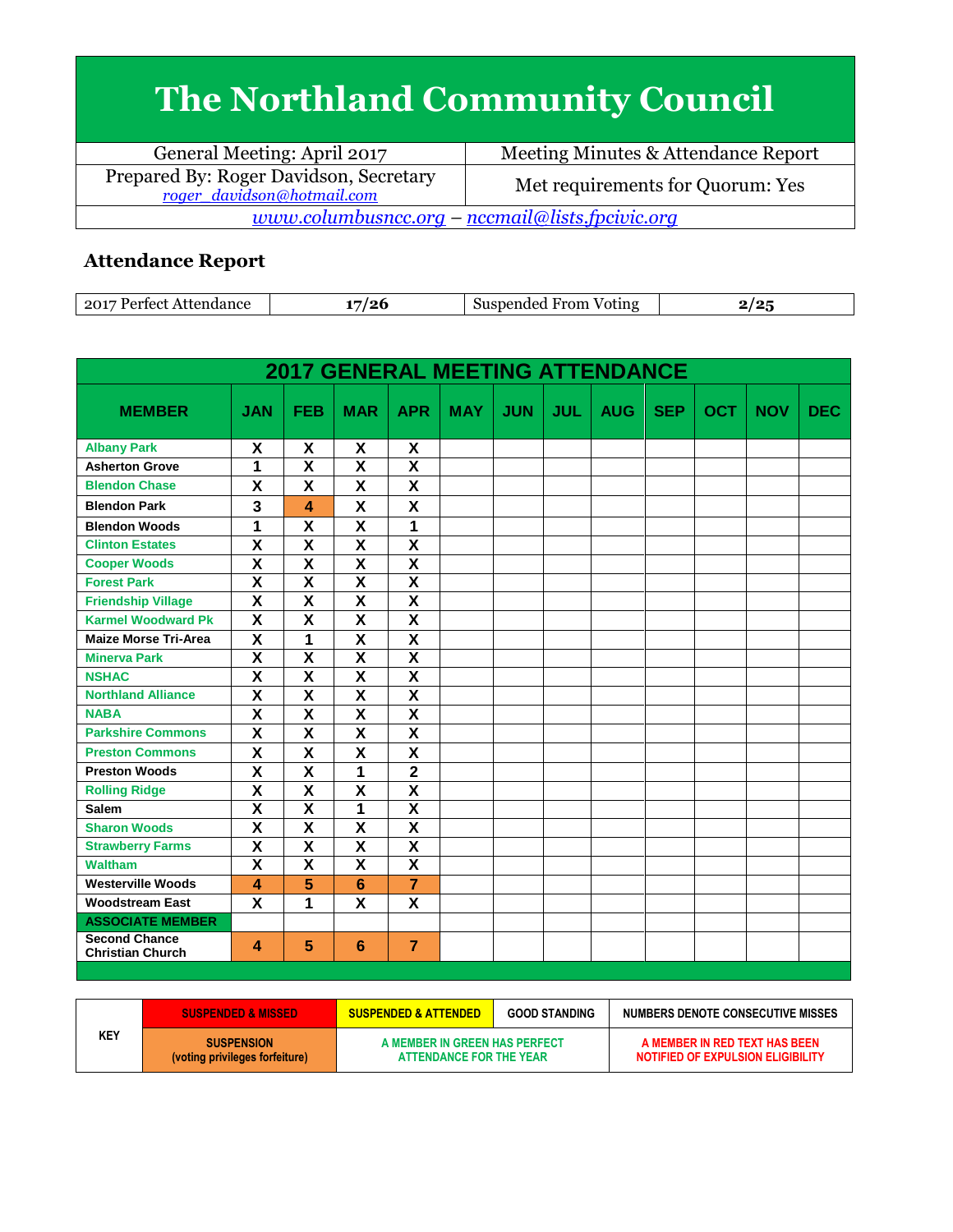## **Meeting Minutes**

| <b>Roll Call</b>                                                                                     | Meeting Called to Order: 7:01 PM<br>$\bullet$                                                                                                                                                                                                                                                                                                                                                                                                                                                                                                                                                                                                                                                                                                                                                                                                                                                                                                                                                                                                                                                                                                                                                                                                                                                                                                                                                                   |  |  |  |  |
|------------------------------------------------------------------------------------------------------|-----------------------------------------------------------------------------------------------------------------------------------------------------------------------------------------------------------------------------------------------------------------------------------------------------------------------------------------------------------------------------------------------------------------------------------------------------------------------------------------------------------------------------------------------------------------------------------------------------------------------------------------------------------------------------------------------------------------------------------------------------------------------------------------------------------------------------------------------------------------------------------------------------------------------------------------------------------------------------------------------------------------------------------------------------------------------------------------------------------------------------------------------------------------------------------------------------------------------------------------------------------------------------------------------------------------------------------------------------------------------------------------------------------------|--|--|--|--|
|                                                                                                      | Roll was taken. See above chart for details.                                                                                                                                                                                                                                                                                                                                                                                                                                                                                                                                                                                                                                                                                                                                                                                                                                                                                                                                                                                                                                                                                                                                                                                                                                                                                                                                                                    |  |  |  |  |
|                                                                                                      | <b>Liaison Reports</b>                                                                                                                                                                                                                                                                                                                                                                                                                                                                                                                                                                                                                                                                                                                                                                                                                                                                                                                                                                                                                                                                                                                                                                                                                                                                                                                                                                                          |  |  |  |  |
| <b>Special Session NCC Development</b><br>Committee                                                  | Dev Committee was reconvened regarding Firewater Limited<br>$\bullet$<br>Application No. BZA17-033,; application was taken off the<br>table and voted on by those present who had attended<br>original meeting.                                                                                                                                                                                                                                                                                                                                                                                                                                                                                                                                                                                                                                                                                                                                                                                                                                                                                                                                                                                                                                                                                                                                                                                                 |  |  |  |  |
| <b>Columbus Fire Department</b><br>Station 24                                                        | No report<br>$\bullet$                                                                                                                                                                                                                                                                                                                                                                                                                                                                                                                                                                                                                                                                                                                                                                                                                                                                                                                                                                                                                                                                                                                                                                                                                                                                                                                                                                                          |  |  |  |  |
| <b>Columbus Police Department</b><br><b>Officer Larry Geis</b><br><b>CRT Officer Demetris Ortega</b> | Last block watch coordinator meeting (quarterly) was a great<br>$\bullet$<br>one.<br>CRT has been working special events and some robberies<br>$\bullet$<br>over by Sawmill, can provide stats if requested.<br><b>QUESTION</b> - SWAT was up around Forest Park<br>$\bullet$<br>Elementary this week, any update on that? ANSWER -<br>Only know that it was a family dispute that turned into a<br>barricade situation. Unknown as to why the school was not<br>informed and locked down, will check on it.                                                                                                                                                                                                                                                                                                                                                                                                                                                                                                                                                                                                                                                                                                                                                                                                                                                                                                    |  |  |  |  |
| <b>City Attorney's Office</b><br><b>Bill Sperlazza</b>                                               | Status on 4 cases that Bill is working on and getting the most<br>$\bullet$<br>questions/complaints on.<br>Ramada on Sinclair (civil environmental case, not<br>$\circ$<br>properly boarded up) - met with attorneys for hotel,<br>bank and bankruptcy, expects this property will go to<br>auction in the next 90 days, but are going to maintain<br>the case.<br>Sequoia Pool (5520 Cherrywood Rd) is completely filled<br>$\circ$<br>in, but need to determine if it's filled in according to<br>code, had a good meeting today. May 15 <sup>th</sup> is the next<br>court date.<br>Vacant lot at 2419 Cassidy having issues with semi-truck<br>$\circ$<br>parking. Owner doesn't want trucks on lot, going to help<br>them.<br>5871 Forest Hills Blvd, hearing on property yesterday<br>$\circ$<br>and court found them in contempt, running daily fines.<br>Going to offer court services to help clean and remove<br>trash (offered before and refused), if they refuse this<br>time they will go ahead and remove it.<br><b>QUESTION</b> - Please check to see if warning letter for code<br>violations was sent to Boost Mobile on 4378 Cleveland Ave.<br>QUESTION - Salem area has a house at 1007 Joos Ave<br>with no grass in yard, back yard is overgrown. No one seems<br>to be able to get anything done about it. <b>ANSWER</b> - Bill will<br>ask code supervisor if anyone has been out there. |  |  |  |  |
| <b>City of Columbus Community Liaison</b><br>Dick Graham                                             | <b>EREMY</b> - Last meeting with Dick before he retires, we owe<br>$\bullet$<br>you a debt of gratitude for all you have done. It's been a real<br>honor to work with you and you will be missed.<br>$QUESTION - Do$ we know who is going to take over?<br>$\bullet$<br><b>ANSWER</b> - Isom Nivins will be the interim liaison, but they<br>intend to hire a replacement.                                                                                                                                                                                                                                                                                                                                                                                                                                                                                                                                                                                                                                                                                                                                                                                                                                                                                                                                                                                                                                      |  |  |  |  |
| <b>FACT &amp; Consider Biking</b><br>David Roseman                                                   | No report<br>$\bullet$                                                                                                                                                                                                                                                                                                                                                                                                                                                                                                                                                                                                                                                                                                                                                                                                                                                                                                                                                                                                                                                                                                                                                                                                                                                                                                                                                                                          |  |  |  |  |
| <b>Columbus Public Library Liaison</b><br>Keith Hanson (Karl Road Branch Manager)                    | Introducing Andrea Villanueva who is Branch Manager at<br>$\bullet$<br>Northern Lights, who has been there about a month. She<br>moved here from Florida, has worked in the libraries for 16<br>years and is very excited to be here.<br>Karl Road and Northern Lights continue to be two of the<br>$\bullet$<br>highest volumes in the system.<br>Reading Buddy program at Karl Road is the busiest of all the<br>$\bullet$<br>branches; they had their 3,000 <sup>th</sup> reading buddy of the school                                                                                                                                                                                                                                                                                                                                                                                                                                                                                                                                                                                                                                                                                                                                                                                                                                                                                                        |  |  |  |  |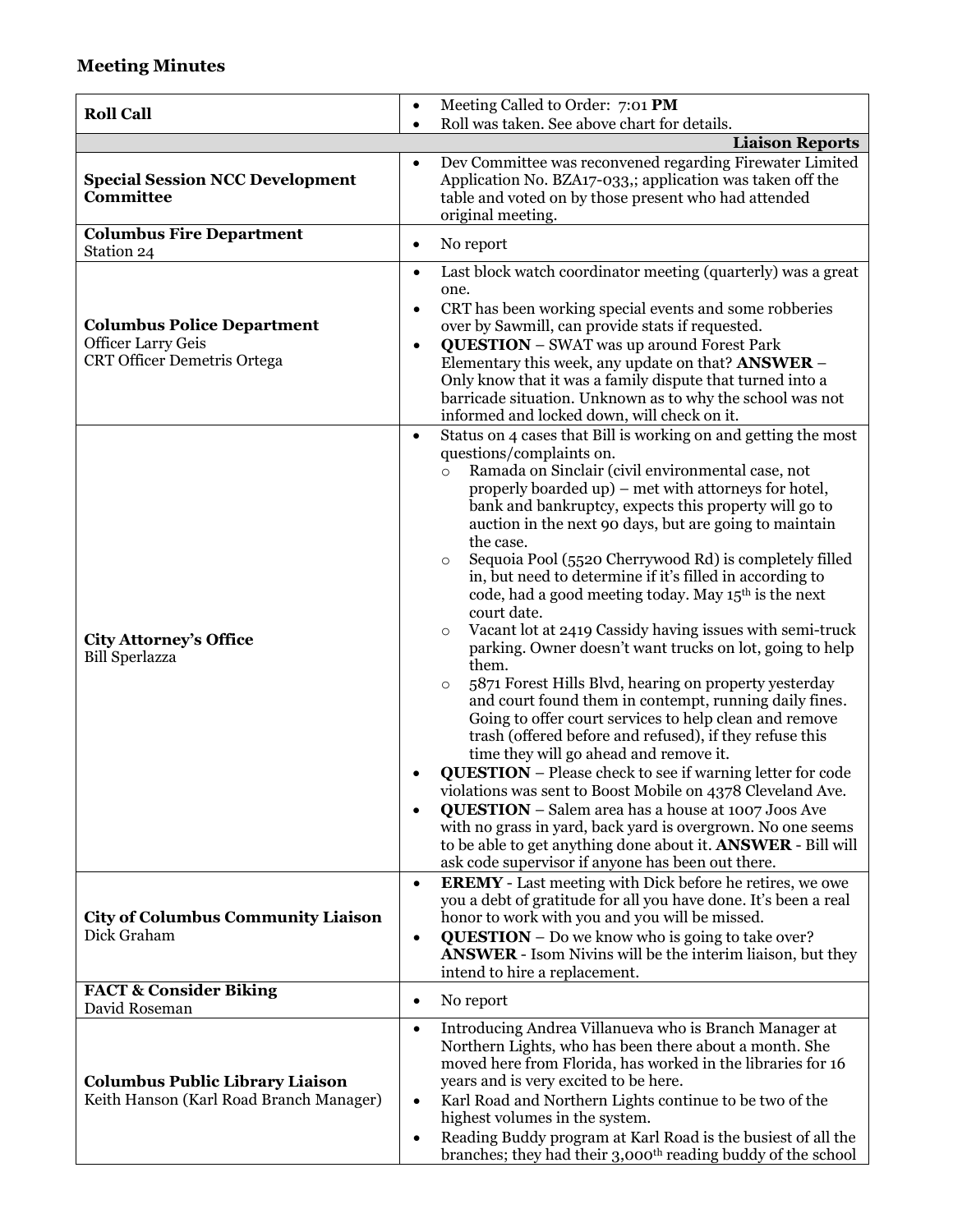|                                          | year.                                                                                                                                    |
|------------------------------------------|------------------------------------------------------------------------------------------------------------------------------------------|
|                                          | Tomorrow will be the first class in the series Basic Computer<br>$\bullet$<br>and Internet Training courses, free at Karl Road Branch on |
|                                          | Wednesdays from 9:30 AM to 11:30 AM.                                                                                                     |
|                                          | Introduction to Computers April 5 <sup>th</sup> or May 3 <sup>rd</sup><br>$\circ$                                                        |
|                                          | Basic Internet April 12th or May 10th<br>$\circ$                                                                                         |
|                                          | Using the Internet April 19th or May 17th<br>$\circ$                                                                                     |
|                                          | Main Library continues to have events, recently had<br>٠<br>children's musician Jim Gills perform.                                       |
|                                          | Opera at Main Library: The Magic Flute by Opera Columbus<br>$\bullet$                                                                    |
|                                          | will be April 19th, 10:30 AM at the Main Library, Reading                                                                                |
|                                          | Room.                                                                                                                                    |
|                                          | Carnegie author series at the main library:<br>$\bullet$                                                                                 |
|                                          | Garth Stein on April 9th<br>$\circ$                                                                                                      |
|                                          | Dan Chaon on June 18th<br>$\circ$                                                                                                        |
|                                          | William Shkurti on July 20th<br>$\circ$<br>Kimberla Roby on August 27th<br>$\circ$                                                       |
| <b>Northside Health Advisory</b>         |                                                                                                                                          |
| <b>Trevor Secord</b>                     | No report<br>٠                                                                                                                           |
|                                          | <b>Selected Discussions</b>                                                                                                              |
|                                          | Conversation regarding association's publishing newsletters,<br>$\bullet$<br>where do you get content from, advertising paying for       |
|                                          | publications, distribution methods and who/how many                                                                                      |
|                                          | people are involved.                                                                                                                     |
|                                          | Discussion regarding websites and other electronic media.<br>٠                                                                           |
|                                          | List of association websites:<br>$\bullet$                                                                                               |
| <b>Round Table Discussion</b>            | <b>Albany Park</b><br>$\circ$                                                                                                            |
|                                          | <b>Blendon Park</b><br>$\circ$                                                                                                           |
|                                          | <b>Forest Park</b><br>$\circ$                                                                                                            |
|                                          | <b>Minerva Park</b><br>$\circ$                                                                                                           |
|                                          |                                                                                                                                          |
|                                          | <b>NABA</b><br>$\circ$                                                                                                                   |
|                                          | <b>Preston Commons</b><br>$\circ$                                                                                                        |
|                                          | <b>Sharon Woods</b><br>$\circ$<br><b>Strawberry Farms</b><br>$\circ$                                                                     |
|                                          | <b>NCC Officer Reports</b>                                                                                                               |
| <b>Treasurer</b>                         | Report as distributed.<br>$\bullet$                                                                                                      |
| <b>Felix Quachey</b><br><b>Secretary</b> |                                                                                                                                          |
| <b>Roger Davidson</b>                    | No report                                                                                                                                |
| <b>Vice President</b>                    | No report<br>$\bullet$                                                                                                                   |
| Alicia Ward                              | $\bullet$                                                                                                                                |
|                                          | Wanted to recognize and say hello to Councilman Michael<br>Stinziano who is in attendance.                                               |
|                                          | Emmanuel, Alicia Ward, Dave Cooper had a meeting with<br>$\bullet$                                                                       |
|                                          | Bhutanese Nepali community members.                                                                                                      |
|                                          | Cricket Fields<br>$\circ$                                                                                                                |
|                                          | Mental health<br>$\circ$                                                                                                                 |
|                                          | Public schools<br>$\circ$                                                                                                                |
|                                          | Temple location<br>$\circ$<br>٠                                                                                                          |
| President                                | Bringing the Court House to the Community event.<br>Emmanuel and Dave Paul met with Councilmember Jaiza<br>$\bullet$                     |
| <b>Emmanuel Remy</b>                     | Page regarding development recommendations. Refreshing                                                                                   |
|                                          | to have that level of contact.                                                                                                           |
|                                          | Continue to work with public schools regarding deficiencies<br>٠                                                                         |
|                                          | and community issues.                                                                                                                    |
|                                          | Met with Nationwide and others regarding Columbus<br>$\bullet$                                                                           |
|                                          | Partnership.                                                                                                                             |
|                                          | Working on 161 around Continent area, telling developers to<br>٠                                                                         |
|                                          | forget what is there and think about Grandview Yard area<br>instead. Talked to Director Schoeny and is going to request a                |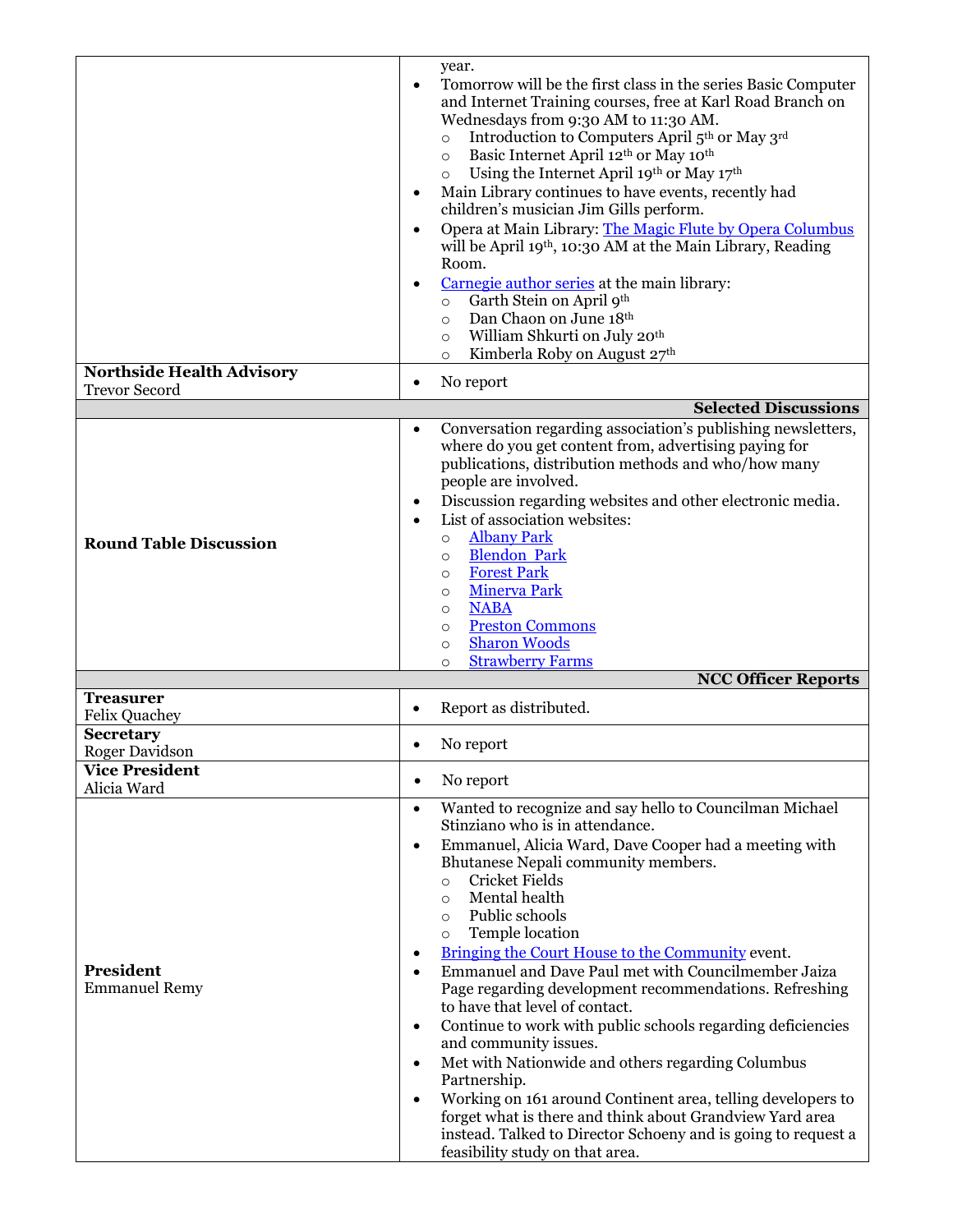|                                                                | $\bullet$              | Courts are giving out community service instead of                                                                          |
|----------------------------------------------------------------|------------------------|-----------------------------------------------------------------------------------------------------------------------------|
|                                                                |                        | probation, they might be attending the 161 Taskforce                                                                        |
|                                                                |                        | Cleanup. They have hired a full time person to coordinate                                                                   |
|                                                                |                        | those activities and it's a potential resource available to the<br>civics.                                                  |
|                                                                |                        | <b>NCC Committee Reports</b>                                                                                                |
| Nominating Committee                                           | $\bullet$              | No report                                                                                                                   |
|                                                                | $\bullet$              | Really excited about our upcoming banquet, attendance is                                                                    |
|                                                                |                        | going to be up this year, a special thank you to all the                                                                    |
|                                                                |                        | volunteers who worked on the committee, updating the mail                                                                   |
|                                                                |                        | roster and reaching out to contact attendees.                                                                               |
| <b>Banquet Committee</b><br>Alicia Ward, Chair                 | $\bullet$              | Venue has changed, will be held at the Little Turtle Golf<br>Course (5400 Little Turtle Way, Westerville).                  |
|                                                                | $\bullet$              | Date is April 12 <sup>th</sup> and it starts at 6:00 PM with meet and                                                       |
|                                                                |                        | great, then dinner will be served at 6:45 PM.                                                                               |
|                                                                | $\bullet$              | Tickets can be purchased online through midnight tonight;                                                                   |
|                                                                |                        | Alicia has invitations that could be filled out at meeting.                                                                 |
| <b>Independence Day Parade Committee</b>                       | $\bullet$              | Northland Parade Meetings in April will be held on the 14th                                                                 |
| Anna Winders, Chair                                            |                        | and 28 <sup>th</sup> at 6:30 PM in the meeting room at Columbus<br>Square Bowling Palace. Northland Parade Meetings will be |
| Web site is northlandparade.org                                |                        | every Friday in May through June 2.                                                                                         |
| <b>Development Committee</b>                                   | $\bullet$              | Report as distributed.                                                                                                      |
| Dave Paul, Chair                                               | $\bullet$              | Already have 5 cases on the schedule for this month.                                                                        |
|                                                                | $\bullet$              | Last week, the "Welcome To Northland" sign located off                                                                      |
|                                                                |                        | Morse Rd by 71 was struck and "semi-demolished", waiting                                                                    |
| <b>Graphics and Code Task Force</b><br>Bill Logan, Coordinator |                        | on insurance to come through to repair.                                                                                     |
|                                                                | $\bullet$<br>$\bullet$ | Report as distributed via email, up to 24 pages.<br>Issues with bus bench billboard where they fall into a gray             |
|                                                                |                        | area, actually falls on advertisers to repair.                                                                              |
|                                                                |                        | <b>Additional Discussions</b>                                                                                               |
| <b>Other Old Business</b>                                      | $\bullet$              | No report                                                                                                                   |
| <b>Other New Business</b>                                      | $\bullet$              | No report                                                                                                                   |
|                                                                | $\bullet$              | <b>DPAUL</b> – Primary coming up, urged to vote regarding                                                                   |
|                                                                |                        | Senior Options Levy which is on the ballot.<br>DPAUL - Shredding Day is coming up on Saturday May                           |
|                                                                | $\bullet$              | 13 <sup>th</sup> from 10:00 AM to 2:00 PM. Will be asking folks to bring                                                    |
|                                                                |                        | food items for the food bank. Prescription drug take back                                                                   |
|                                                                |                        | day.                                                                                                                        |
|                                                                | $\bullet$              | <b>DCOOPER</b> – 19 <sup>th</sup> season - 161 Taskforce Cleanup will be                                                    |
|                                                                |                        | April 8 <sup>th</sup> from 9:00 AM to 12:00 PM and will meet behind                                                         |
|                                                                |                        | Jiffy Lube on 161. George told Dave that there will be<br>members of city council in attendance. Breakfast will be          |
|                                                                |                        | served by the youth from the YMCA. We would like to get                                                                     |
|                                                                |                        | civics to attend with their signs and will take a photo for                                                                 |
|                                                                |                        | advertising. Going to ask the City to stop mowing, they tend                                                                |
| <b>Open Forum</b>                                              |                        | to tear it up; George is working to raise enough money from<br>private donations to pay to have it done independently.      |
| Comments, Announcements                                        | $\bullet$              | <b>DCOOPER</b> – Special thanks to <b>Keep Columbus Beautiful</b> ,                                                         |
|                                                                |                        | put in a request for bulk mulch to be used in the flower boxes                                                              |
|                                                                |                        | along 161, Krieger has agreed to provide a truck to haul it,                                                                |
|                                                                |                        | but need volunteers to help distribute the mulch, contact                                                                   |
|                                                                |                        | George Schmidt.                                                                                                             |
|                                                                | $\bullet$<br>$\bullet$ | 161 Taskforce meeting this Thursday 8AM at the Day's Inn.<br><b>EREMY</b> – We had been approached regarding Northland      |
|                                                                |                        | Swim Club requested assistance regarding bank calling in                                                                    |
|                                                                |                        | loan as due immediately. Were able to advocate and they                                                                     |
|                                                                |                        | received favorable repayment terms.                                                                                         |
|                                                                | $\bullet$              | Nicole Jackson representing the Children and Nature                                                                         |
|                                                                |                        | Network regarding an event on Saturday May 6th from 11:00                                                                   |